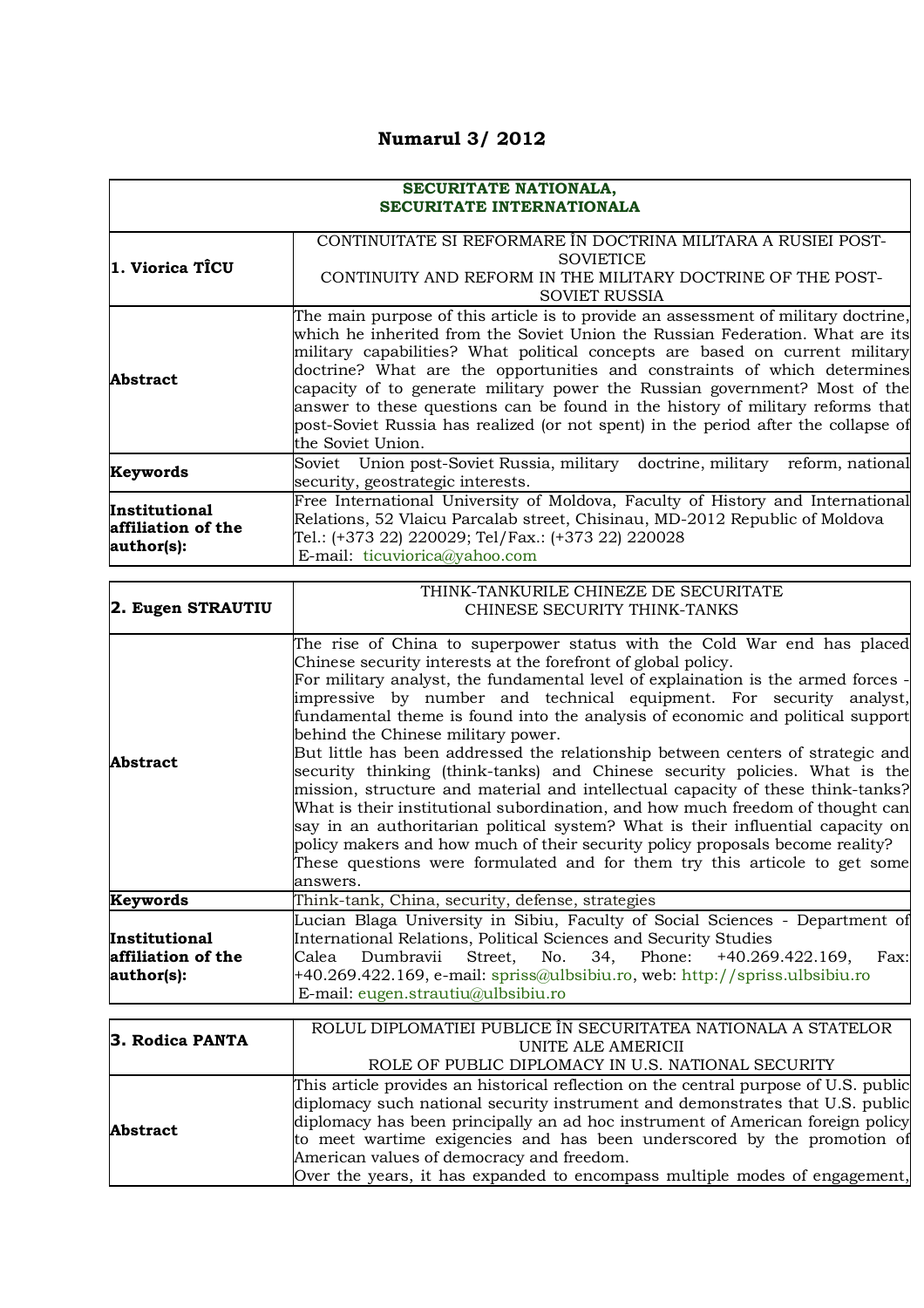| Keywords<br>Institutional<br>affiliation of the   | while at the same time there has been constant tension concerning the role of<br>public diplomacy as a strategic, policy function versus merely as a "mouthpiece"<br>within the foreign affairs apparatus. All of these themes continue to reverberate<br>in the contemporary practice of American public diplomacy.<br>Public diplomacy, smart power, American foreign policy.<br>Free International University of Moldova, Faculty of History and International<br>Relations, 52 Vlaicu Parcalab street, Chisinau, MD-2012 Republic of Moldova,<br>Tel.: (+373 22) 220029; Tel/Fax.: (+373 22) 220028.                                                                                                                                                                                                                                                                                                                                                                                                                                                                                                                                                                                                                                                                                                                                                                                                                                                                                    |
|---------------------------------------------------|---------------------------------------------------------------------------------------------------------------------------------------------------------------------------------------------------------------------------------------------------------------------------------------------------------------------------------------------------------------------------------------------------------------------------------------------------------------------------------------------------------------------------------------------------------------------------------------------------------------------------------------------------------------------------------------------------------------------------------------------------------------------------------------------------------------------------------------------------------------------------------------------------------------------------------------------------------------------------------------------------------------------------------------------------------------------------------------------------------------------------------------------------------------------------------------------------------------------------------------------------------------------------------------------------------------------------------------------------------------------------------------------------------------------------------------------------------------------------------------------|
| author(s):                                        | E-mail: pisarencu@yahoo.com, blog: rpanta.ulim.md                                                                                                                                                                                                                                                                                                                                                                                                                                                                                                                                                                                                                                                                                                                                                                                                                                                                                                                                                                                                                                                                                                                                                                                                                                                                                                                                                                                                                                           |
| 4. Eugen LUNGU                                    | FEDERATIA RUSA: DESPRE DEMOCRATIA SUVERANA SI INFLUENTELE<br>POSIBILE ASUPRA SECURITATII GLOBALE<br>RUSSIAN FEDERATION: THE SOVEREIGN DEMOCRACY AND POSSIBLE<br>INFLUENCES ON GLOBAL SECURITY                                                                                                                                                                                                                                                                                                                                                                                                                                                                                                                                                                                                                                                                                                                                                                                                                                                                                                                                                                                                                                                                                                                                                                                                                                                                                               |
| <b>Abstract</b>                                   | After the disintegration of the Soviet Union, in December 1991, the democracy<br>has developed slowly in Russia. Vladimir Putin made permanent the sovereign<br>democracy, removing Russia from liberal democracy in the near future. It is<br>known that the states that are considered advanced democracies have abolished<br>war between them. There are some specialists in the study of democracy who are<br>concerned about political developments in Russia and they ask if Russia can<br>follow a trail to a dictatorial regime. The Western states look carefully to political<br>developments in Russia, considering that moving towards a dictatorship would<br>decisively influence to overall security environment.                                                                                                                                                                                                                                                                                                                                                                                                                                                                                                                                                                                                                                                                                                                                                            |
| Keywords                                          | Russia, sovereign democracy, liberal democracy, security, dictatorial regime,<br>great power.                                                                                                                                                                                                                                                                                                                                                                                                                                                                                                                                                                                                                                                                                                                                                                                                                                                                                                                                                                                                                                                                                                                                                                                                                                                                                                                                                                                               |
| Institutional<br>affiliation of the<br>author(s): | The University of South-East Europe, Sos. Colentina No. 64b Sector 2, 021187<br>Bucharest, Phone: 021 240 30 22.<br>E-mail: eugenbuc2004@yahoo.com                                                                                                                                                                                                                                                                                                                                                                                                                                                                                                                                                                                                                                                                                                                                                                                                                                                                                                                                                                                                                                                                                                                                                                                                                                                                                                                                          |
| 5. Stelian SCAUNAS                                | IN VARIETATE CONCORDIA CA SIMBOL SI PRINCIPIU AL UNIUNII EUROPENE.<br>ÎNTRE IDEALUL UNITATII EUROPENE, TRATATUL DE LA LISABONA SI CRIZA<br>ECONOMICA GLOBALA<br>IN VARIETATE CONCORDIA AS SYMBOL AND PRINCIPLE OF EUROPEAN<br>UNION- BETWEEN THE IDEAL OF A EUROPEAN UNITY, TREATY OF<br>LISBON ANDGLOBAL ECONOMIC CRISIS                                                                                                                                                                                                                                                                                                                                                                                                                                                                                                                                                                                                                                                                                                                                                                                                                                                                                                                                                                                                                                                                                                                                                                   |
| <b>Abstract</b>                                   | In the context of economic, ethnic or linguistic, even religious diversity,<br>an unprecedented political and<br>Europe<br>aims<br>at<br>nowadays,<br>economic unity.European Union, as a symbol of?European unity for<br>the entire continent, at<br>least as widely<br>accepted paradigm, is today not<br>economicreality, but<br>only a political<br>and<br>also a legal<br>one, based however on significant cultural diversity.Europe<br>was and<br>still<br>diversity, a community of<br>of unity<br>remains the<br>symbol<br>in<br>civilizations and balance, but also a community of religious and culturaldivision.<br>the approaches that<br>Undoubtedly, beyond<br>are<br>rarely based<br>on clearsemantic definitions and concepts or precise determination of<br>reality, multiculturalism and interculturalism are obvious realities of<br>European<br>Union, both as given and attitude. Moreover, we may add as particular approach,<br>the idea of cultural identity and cultural otherness, the best definition of the<br>ideal of European unity, as a unique space of civilization, yet extremely diverse<br>and understood by all citizens who feel-to be-European, even during<br>global economiccrisis such as the one in the last three years. This is why the<br>education in the spirit of general European values, but also in the spirit of<br>multiculturalism as fundament of European space must be an ideal, a goal<br>for the Romanian educational system. |
| Keywords                                          | European Union, unity<br>diversity, reform of the<br>in<br>European Union, Europeansymbols, religious division, ecumenism, education.                                                                                                                                                                                                                                                                                                                                                                                                                                                                                                                                                                                                                                                                                                                                                                                                                                                                                                                                                                                                                                                                                                                                                                                                                                                                                                                                                       |
| Institutional<br>affiliation of the               | Lucian Blaga University in Sibiu, Faculty of Social Sciences - Department of<br>International Relations, Political Sciences and Security Studies                                                                                                                                                                                                                                                                                                                                                                                                                                                                                                                                                                                                                                                                                                                                                                                                                                                                                                                                                                                                                                                                                                                                                                                                                                                                                                                                            |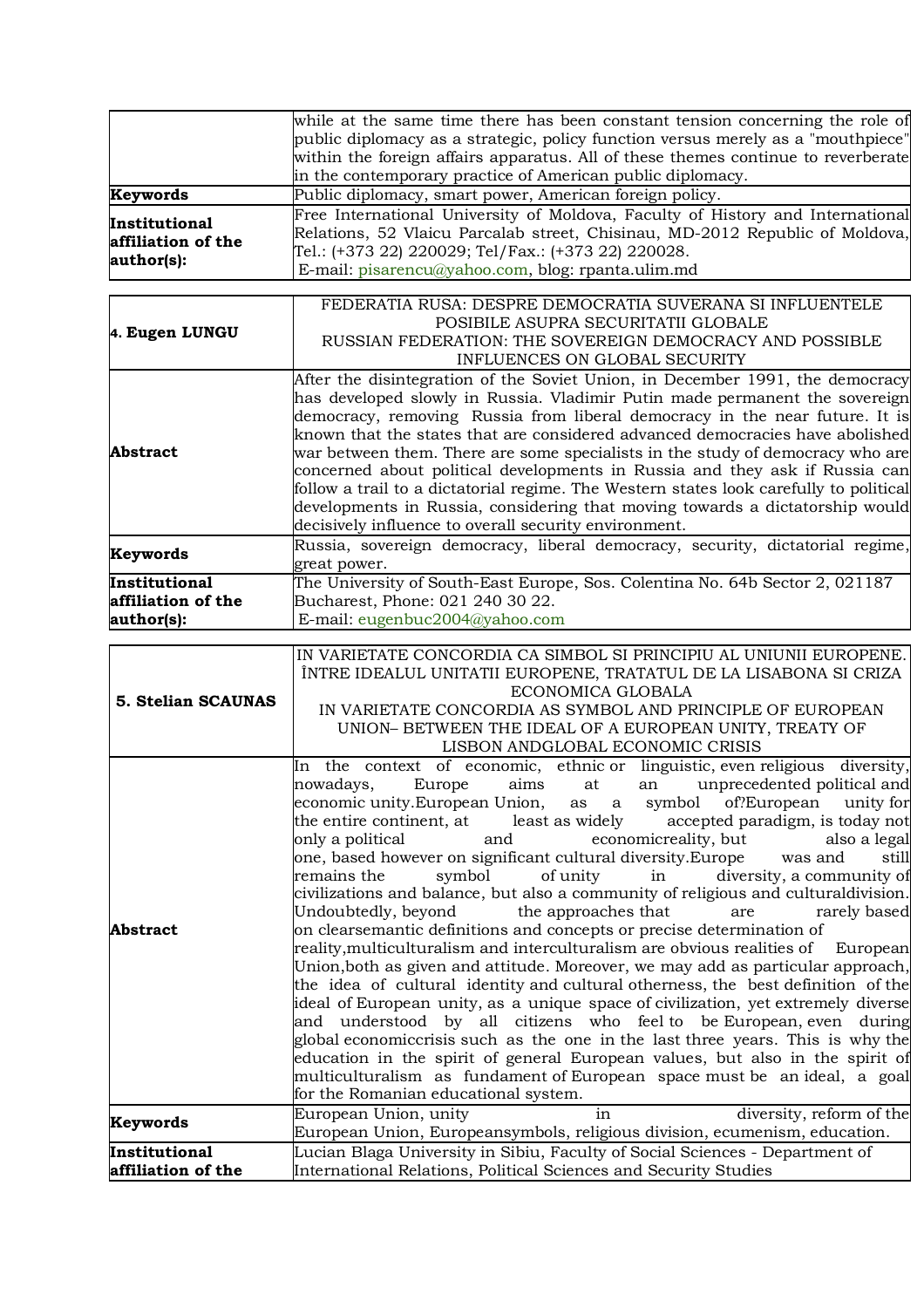| author(s):                                        | No.<br>34,<br>Dumbravii<br>Street,<br>Phone: +40.269.422.169,<br>Calea<br>Fax:<br>+40.269.422.169, e-mail: spriss@ulbsibiu.ro, web: http://spriss.ulbsibiu.ro.                                                                                                                                                                                                                                                                                                                                                                                                                                                                                                                                                                                                                                                                                                                                                                                                                                                                                                                                                                                                                                                                                                                                     |
|---------------------------------------------------|----------------------------------------------------------------------------------------------------------------------------------------------------------------------------------------------------------------------------------------------------------------------------------------------------------------------------------------------------------------------------------------------------------------------------------------------------------------------------------------------------------------------------------------------------------------------------------------------------------------------------------------------------------------------------------------------------------------------------------------------------------------------------------------------------------------------------------------------------------------------------------------------------------------------------------------------------------------------------------------------------------------------------------------------------------------------------------------------------------------------------------------------------------------------------------------------------------------------------------------------------------------------------------------------------|
|                                                   | E-mail: scaunass@yahoo.com                                                                                                                                                                                                                                                                                                                                                                                                                                                                                                                                                                                                                                                                                                                                                                                                                                                                                                                                                                                                                                                                                                                                                                                                                                                                         |
|                                                   |                                                                                                                                                                                                                                                                                                                                                                                                                                                                                                                                                                                                                                                                                                                                                                                                                                                                                                                                                                                                                                                                                                                                                                                                                                                                                                    |
| 6. Cristian BARNA                                 | "INOCENTA MUSULMANILOR" – DESPRE RELIGIE SI VIOLENTA<br>"THE INNOCENCE OF MUSLIMS" - ABOUT RELIGION AND VIOLENCE                                                                                                                                                                                                                                                                                                                                                                                                                                                                                                                                                                                                                                                                                                                                                                                                                                                                                                                                                                                                                                                                                                                                                                                   |
| <b>Abstract</b>                                   | The contact between the Islamic and Western civilizations appears like a<br>confrontation in which Islam acts as a source for a parochial, anti-modernist<br>identity, a collective agent whose tendencies towards violent actions and<br>traditionalism makes religion an unyielding enemy of pluralism<br>and<br>globalization, becoming a defiant opponent of Western civilization.<br>Especially as in the 20th century, Westernization did not have the expected<br>results. Modernism did not manage to impose itself in Muslim states, because of<br>religious conservatism and the underdevelopment generated by Western<br>colonialism, as well as the resilience in power of local autarchic and dictatorial<br>elites.                                                                                                                                                                                                                                                                                                                                                                                                                                                                                                                                                                  |
| Keywords                                          | religion, islamophobia, violence, Mohammed, terrorism                                                                                                                                                                                                                                                                                                                                                                                                                                                                                                                                                                                                                                                                                                                                                                                                                                                                                                                                                                                                                                                                                                                                                                                                                                              |
| Institutional<br>affiliation of the<br>author(s): | "Mihai Viteazul" National Intelligence Academy, Sos. Odai, no. 20-22, Bucharest<br>Phone/Fax: 0214106550<br>E-mail: cristibarna@yahoo.com                                                                                                                                                                                                                                                                                                                                                                                                                                                                                                                                                                                                                                                                                                                                                                                                                                                                                                                                                                                                                                                                                                                                                          |
| 7. Paul DUTA <sub>1</sub>                         | FROM MECHANISM FOR COOPERATION AND VERIFICATION TO EU ANTI-                                                                                                                                                                                                                                                                                                                                                                                                                                                                                                                                                                                                                                                                                                                                                                                                                                                                                                                                                                                                                                                                                                                                                                                                                                        |
| Simona COHEN2                                     | <b>CORRUPTION REPORT</b>                                                                                                                                                                                                                                                                                                                                                                                                                                                                                                                                                                                                                                                                                                                                                                                                                                                                                                                                                                                                                                                                                                                                                                                                                                                                           |
| <b>Abstract</b>                                   | Romania's Adherence in the fifth European Union integration wave in 2007, was<br>done in an atypical way considering the legal frame specific to the adherence<br>Treaty but also considering the other former integration waves. Thus, although<br>the adherence mechanism defined by the adherence Treaty, permitted using the<br>safeguard provisions and the transitory measures till the becoming effective of<br>the integration entrance, it was launched the cooperation and verification<br>mechanism, an institution dedicated to the extended aquis implementation and<br>subjective over the procedures.<br>The Romanian reality as well as the financial-economical crisis reality that came<br>over European Union brings to the light the need for perfectioning, of<br>intervention for correcting the deviations, and for overpassing the system's crisis<br>and not only.<br>Starting 2013, an extended "EU Anti-corruption Report" mechanism will offer a<br>correcting oportunity for the subjective interpretations of some political parties<br>of some member states and not only, by abating the "Mechanism for Cooperation<br>and Verification" and applying for Romania also, as a member state of the<br>European Union of the mechanism regarding the anti-corruption. |
| Keywords                                          | The Mechanism for Cooperation and Verification, EU Anti-corruption Report,<br>European Union, Romania.                                                                                                                                                                                                                                                                                                                                                                                                                                                                                                                                                                                                                                                                                                                                                                                                                                                                                                                                                                                                                                                                                                                                                                                             |
| Institutional<br>affiliation of the<br>author(s): | 1. Romanian Diplomatic Institute, 1. Blvd. Primaverii, 17, Bucharest,<br>Phone: +40 21 233.99.55; +40 21 233.99.66, Fax: +40 21 233.99.77, e-mail:<br>secretariat@idr.ro, web: http://idr.ro<br>2. International British School of Bucharest, 2. Agricultori St., 21, District 2,<br>Bucharest, Romania [021481 - Postal Code], Phone: (+4)021.253.16.98, Fax:<br>(+4)021.253.16.97, e-mail: office@ibsb.ro, web: http://www.ibsb.ro<br>1 E-mail: ppduta@yahoo.com<br>2 E-mail: cohen.simona@yahoo.com                                                                                                                                                                                                                                                                                                                                                                                                                                                                                                                                                                                                                                                                                                                                                                                             |

## **INTELLIGENCE, TERORISM SI ANTITERORISM**

| 8. Veselin KONATAR | TRANSITIONAL UNITY: POLITICAL ELITES, INTELLIGENCE STRUCTURES AND<br>ORGANIZED CRIME |
|--------------------|--------------------------------------------------------------------------------------|
| <b>Abstract</b>    | Telling truth is deeply rooted in many cultures and religions in the world. It is    |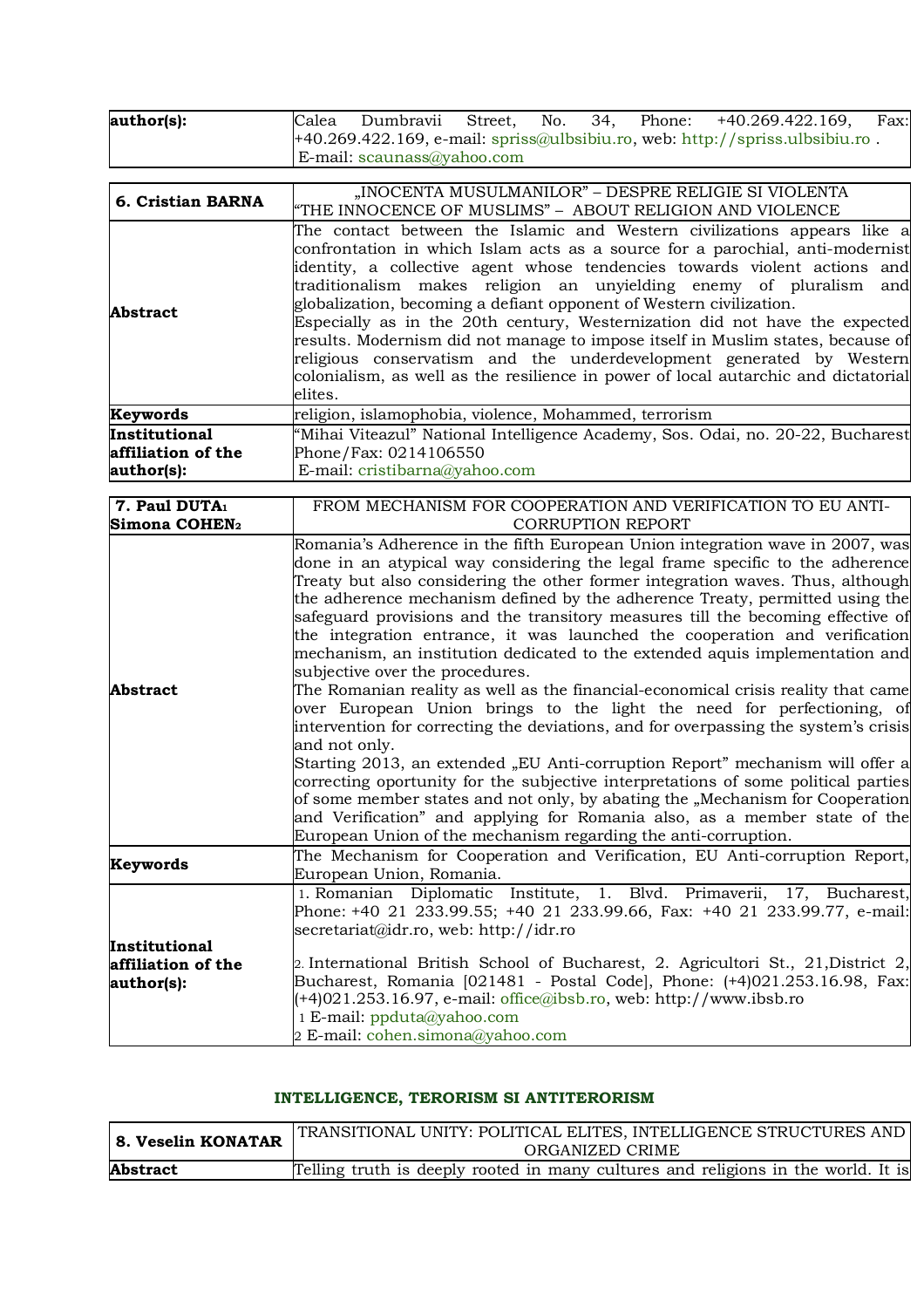|                                                   | also an essential dimension of democratic way of governing. If the ultimate          |
|---------------------------------------------------|--------------------------------------------------------------------------------------|
|                                                   | purpose of intelligence product is presenting the truth to political key people, an  |
|                                                   | integrity and objectivity are the most important characteristics of an intelligence  |
|                                                   | professional beside bravery to present the truth, even when it is undersirable.      |
|                                                   | This bravery is, certainly, especially necessary in absolutistic and dictatorship    |
|                                                   | systems, where the truth can cost an intelligence officer his life, freedom of, in a |
|                                                   | best-case scenario, a career.                                                        |
| Keywords                                          | Republic of Montenegro, National Security Agency, transition, moral, ethics,         |
|                                                   | crime.                                                                               |
| Institutional<br>affiliation of the<br>author(s): | University of Belgrade, Faculty of Security Studies, 11000 Belgrade, Gospodara       |
|                                                   | Vucica 50, Serbia, phone: +381 (0)11 6451-963, fax: +381 (0)11 6457-                 |
|                                                   | $685$ , http://www.fb.bg.ac.rs/                                                      |
|                                                   | E-mail: knadja@t-com.me                                                              |

| 9. Razvan ENACHE                                  | ETHICS IN TERRORISM ?                                                                                                                                                                                                                                                                                                                                                                                                                                                                                                                                                                                                                                                                                                                                                                                                                                                                                                                                                                                                                                                                                                                                                                                                                                                                                                                                                                                                                                                    |
|---------------------------------------------------|--------------------------------------------------------------------------------------------------------------------------------------------------------------------------------------------------------------------------------------------------------------------------------------------------------------------------------------------------------------------------------------------------------------------------------------------------------------------------------------------------------------------------------------------------------------------------------------------------------------------------------------------------------------------------------------------------------------------------------------------------------------------------------------------------------------------------------------------------------------------------------------------------------------------------------------------------------------------------------------------------------------------------------------------------------------------------------------------------------------------------------------------------------------------------------------------------------------------------------------------------------------------------------------------------------------------------------------------------------------------------------------------------------------------------------------------------------------------------|
| Abstract                                          | Terrorism started, with organizations like Al-Qaeda, to cross the borders of the<br>states in which they fought their war and made the people from all over the<br>world to fell insecure and threatened by terrorist attacks. The global war on<br>terror which the United States and it's allies began, especially the methods they<br>used, regarding the prisoners was put into question by human rights<br>organizations and world media.<br>We participated and are still taking part in the global war against terror. We<br>generally see those who fight for their own causes as being terrorists but the<br>question that emerges is "Are they really terrorists?" The answer is hard to<br>discover but we must take into account that these people in the opinion of the<br>masses which support them are the freedom fighters to whom they can look up<br>to and can realize their dreams of independence, social justice or whatever goal<br>their fighting for.<br>Somehow in this war we must find a way to cover the gap between the lack of<br>ethics on the side of the terrorists and on our side because the methods that the<br>democracies are forced to use against them can sometimes lead to disaster. So is<br>their a line we can draw between a just ethics of terrorism or not? Can we still<br>make the difference between the just ethics of Islam and the ethics of<br>fundamentalists? Should we view Muslims as potential terrorists? |
| Keywords                                          | Terrorism, ethics, Islam, Democracy, jihad, freedom fighter, fundamentalism                                                                                                                                                                                                                                                                                                                                                                                                                                                                                                                                                                                                                                                                                                                                                                                                                                                                                                                                                                                                                                                                                                                                                                                                                                                                                                                                                                                              |
| Institutional<br>affiliation of the<br>author(s): | Lucian Blaga University in Sibiu, Faculty of Social Sciences - Department of<br>International Relations, Political Sciences and Security Studies<br>Dumbravii Street,<br>No. 34, Phone: +40.269.422.169, Fax:<br>Calea<br>+40.269.422.169, e-mail: spriss@ulbsibiu.ro, web: http://spriss.ulbsibiu.ro.<br>E-mail: razvan.enache14@gmail.com                                                                                                                                                                                                                                                                                                                                                                                                                                                                                                                                                                                                                                                                                                                                                                                                                                                                                                                                                                                                                                                                                                                              |

| 10. Iulian LAZARESCU | TERORISMUL - DIFICULTATI CONCEPTUALE                                              |
|----------------------|-----------------------------------------------------------------------------------|
|                      | TERRORISM - CONCEPTUAL DIFFICULTIES                                               |
|                      | Terrorism simply appears to be one of those concepts impossible to define, if one |
|                      | tries to keep out of one ideological fallacy or another. Many have tried, but few |
|                      | have succeded to find a definition that would meet the required methodological    |
| <b>Abstract</b>      | standards. Therefore, the purpose of this study is to browse through several      |
|                      | definitions of terrorism in order to identify what are the common elements        |
|                      | among them. The issue of methodological clarity is increasingly important in the  |
|                      | current security environment, as no effective counterterrorism strategy can be    |
|                      | devised in its absence.                                                           |
| Keywords             | Terrorism, definition, counterterrorism strategy, typology, Romania               |
| Institutional        | "Mihai Viteazul" National Intelligence Academy, Sos. Odai, no. 20-22, Bucharest   |
| affiliation of the   | Phone/Fax: 0214106550                                                             |
| author(s):           | E-mail: iulian.lazarescu@yahoo.com                                                |
|                      |                                                                                   |
| 11. Pavel MORARU     | ÎNCEPUTURILE ACTIVITATII DE CONTRAINFORMATII ÎN                                   |
|                      | N.K.V.D. AL R.S.S. MOLDOVENESTI                                                   |

| 11. Pavel MORARU | ÎNCEPUTURILE ACTIVITATII DE CONTRAINFORMATII ÎN |
|------------------|-------------------------------------------------|
|                  | N.K.V.D. AL R.S.S. MOLDOVENESTI                 |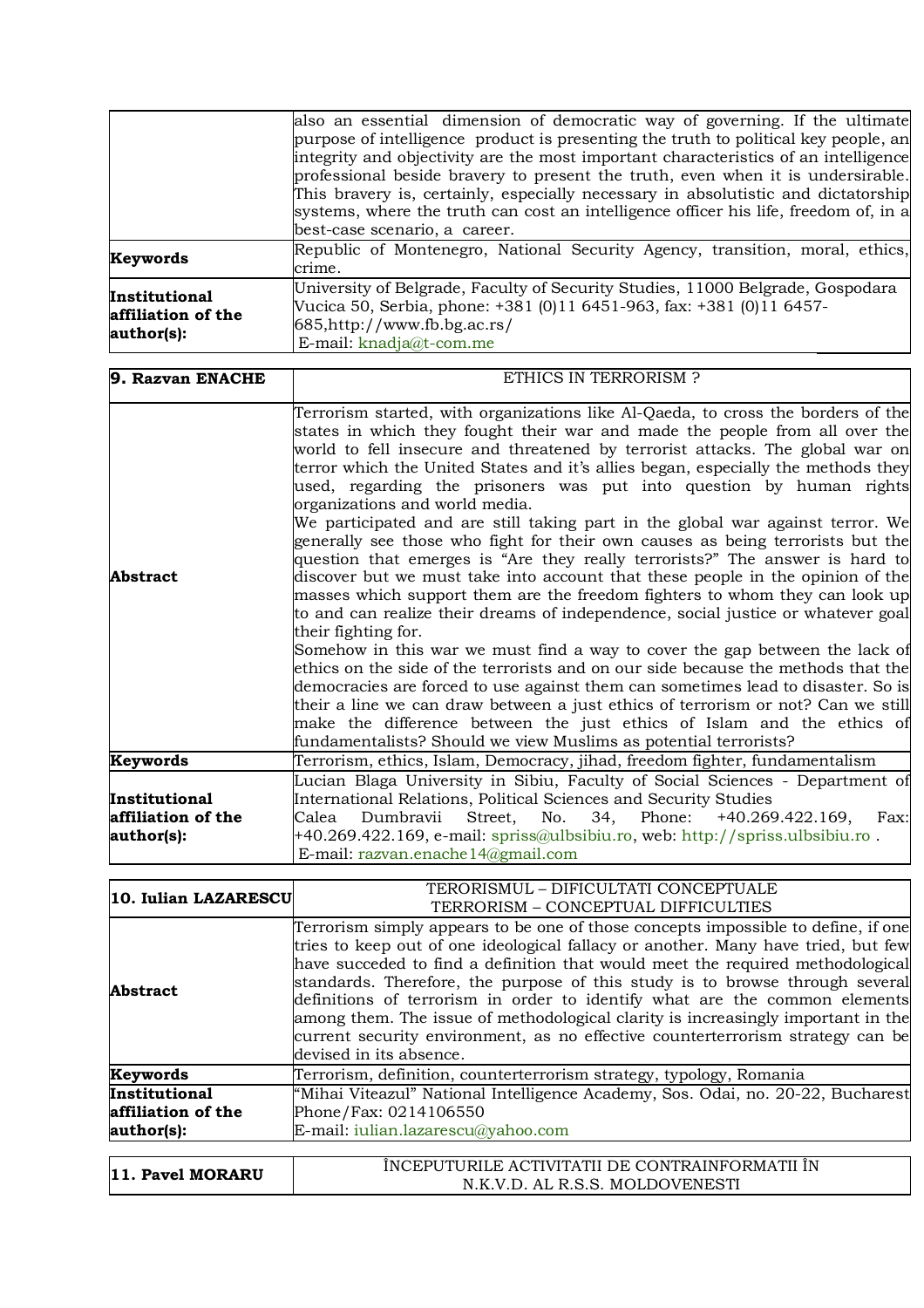|                    | THE BEGINNINGS OF THE COUNTER INFORMATION ACTIVITY IN                             |
|--------------------|-----------------------------------------------------------------------------------|
|                    | THEMOLDAVIAN SSR NKVD                                                             |
|                    | On April, 1943, after the reorganization of the Soviet Intelligence and Security  |
|                    | Services was created the SMERSH Counter Information and repression organs         |
|                    | in the Soviet Army, Soviet Military Maritime Fleet and the organs of the Internal |
|                    | Affairs.                                                                          |
|                    | At the end of March 1944, the soviet troops reoccupied Northern Bukovina and      |
|                    | till August 23, 1944, as a result of capitulation of Romania, the rest of         |
|                    | Bessarabian territory was reconquered.                                            |
|                    | At the same time with the Soviet Army operative units the security structures     |
| Abstract           | came back to Bessarabia. The firstly arrived structure was SMERSH organs of       |
|                    | the military units and the SMERSH Counter Information Office of the Moldavian     |
|                    | SSR NKVD which was represented by the SMERSH offices of the NKVD                  |
|                    | departments from Balti, Bender (Tighina), Cahul, Chisinau, Soroca, Orhei          |
|                    | districts and the Tiraspol city department.                                       |
|                    | The basic mission of the SMERSH Counter Information Office of the Moldavian       |
|                    | SSR NKVD was to eliminate the hostile elements from the Internal Affairs          |
|                    | Organs. The mission was difficult because the majority of the staff was recruited |
|                    | from that territory which was under "ocuppation".                                 |
| Keywords           | Moldovian SSR, SMERH, NKVD, Counter Information, repression.                      |
|                    | Lucian Blaga University in Sibiu, Faculty of Social Sciences - Department of      |
| Institutional      | International Relations, Political Sciences and Security Studies                  |
| affiliation of the | Dumbravii Street, No. 34, Phone: +40.269.422.169,<br>Fax:<br>Calea                |
| author(s):         | +40.269.422.169, e-mail: spriss@ulbsibiu.ro, web: http://spriss.ulbsibiu.ro       |
|                    | E-mail: morarup@yahoo.de                                                          |

|                                                   | <b>SECURITATE ECONOMICA</b>                                                                                                                                                                                                                                                                                                                                                                                                                                                                                                                                                                                                                                                                                                                       |
|---------------------------------------------------|---------------------------------------------------------------------------------------------------------------------------------------------------------------------------------------------------------------------------------------------------------------------------------------------------------------------------------------------------------------------------------------------------------------------------------------------------------------------------------------------------------------------------------------------------------------------------------------------------------------------------------------------------------------------------------------------------------------------------------------------------|
| 12. Corvin LUPU                                   | ASPECTE NEGLIJATE ALE MARII CRIZE ECONOMICE INTERNATIONALE DIN<br>1929-1933<br>NEGLECTED ASPECTS ABOUT THE GREAT DEPRESSION FROM 1929-1933                                                                                                                                                                                                                                                                                                                                                                                                                                                                                                                                                                                                        |
| Abstract                                          | The article presents another perspective about the Great Depression and the<br>American-Russian inter-war relations. It is told about important declarations<br>which show that the stock market crash of October 29, 1929, known as Black<br>Tuesday, was provoked by the most important bankers on Wall Street. It is<br>explained an important reason why Soviet Union didn't suffer because of the<br>Great depression. It is told about The Martens Office, a Soviet espionage office in<br>New York, in World Tower Building, where worked Genrich Grigorevici Iagoda<br>and about his very important political achievements. There are also presented<br>aspects about the Soviet interference in Rumanian popular revolts of this period. |
| Keywords                                          | The Great Depression, American-Soviet inter-war relations, Russian espionage<br>in U.S.A. through Jews, Russian inter-war diversion in Romania                                                                                                                                                                                                                                                                                                                                                                                                                                                                                                                                                                                                    |
| Institutional<br>affiliation of the<br>author(s): | Lucian Blaga University in Sibiu, Faculty of Social Sciences - Department of<br>International Relations, Political Sciences and Security Studies<br>Dumbravii Street, No. 34, Phone: +40.269.422.169,<br>Calea<br>Fax:<br>+40.269.422.169, e-mail: spriss@ulbsibiu.ro, web: http://spriss.ulbsibiu.ro.<br>E-mail: corvinlupuro@yahoo.com                                                                                                                                                                                                                                                                                                                                                                                                          |

| 13. Marc CHESNEL | POUR UN DÉVELOPPEMENT TOURISTIQUE DURABLE: EXEMPLES EN<br><b>FRANCE</b><br>SUSTAINABLE DEVELOPMENT IN PLACES OF TOURISTICAL INTEREST IN<br><b>FRANCE</b>                                                                                                                                                                                                           |
|------------------|--------------------------------------------------------------------------------------------------------------------------------------------------------------------------------------------------------------------------------------------------------------------------------------------------------------------------------------------------------------------|
| <b>Abstract</b>  | Sustainability involves developing places popular with tourists while conserving<br>and preserving them. Combining touristic activities with other types of activities<br>implies long-term planning for the greatest number rather than short-term<br>development for a happy few.<br>Moreover, the side effects entailed by such activities should be taken into |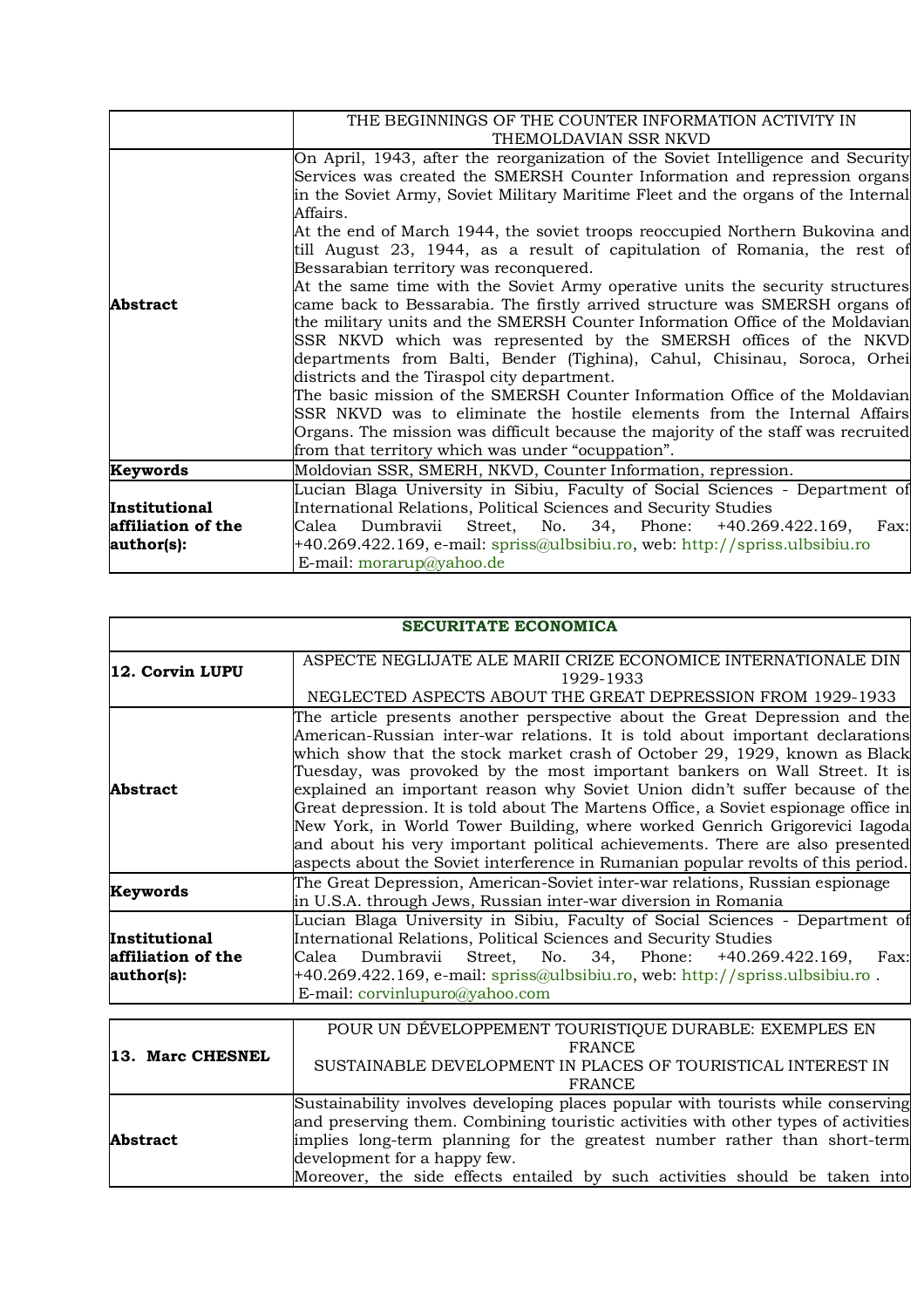|                                                   | account and dealt with.                                                                                                                                                                                                                                                                                                                                                                                                                                                                                                                                                                                                                                                                                                                                                                                                                                                                                                                                                                                                                                                                                                                                                                                                                                                                                                                                                                                               |  |  |  |  |  |
|---------------------------------------------------|-----------------------------------------------------------------------------------------------------------------------------------------------------------------------------------------------------------------------------------------------------------------------------------------------------------------------------------------------------------------------------------------------------------------------------------------------------------------------------------------------------------------------------------------------------------------------------------------------------------------------------------------------------------------------------------------------------------------------------------------------------------------------------------------------------------------------------------------------------------------------------------------------------------------------------------------------------------------------------------------------------------------------------------------------------------------------------------------------------------------------------------------------------------------------------------------------------------------------------------------------------------------------------------------------------------------------------------------------------------------------------------------------------------------------|--|--|--|--|--|
| Keywords                                          | Development, Sustainable Development, Sustainable Tourism, France                                                                                                                                                                                                                                                                                                                                                                                                                                                                                                                                                                                                                                                                                                                                                                                                                                                                                                                                                                                                                                                                                                                                                                                                                                                                                                                                                     |  |  |  |  |  |
|                                                   | Académie des Belles-Lettres, Sciences et Arts de La Rochelle, Salle de l'Académie                                                                                                                                                                                                                                                                                                                                                                                                                                                                                                                                                                                                                                                                                                                                                                                                                                                                                                                                                                                                                                                                                                                                                                                                                                                                                                                                     |  |  |  |  |  |
| Institutional                                     | La Mairie de la Rochelle, Place de l'Hotel de Ville 17000 La Rochelle, tel.                                                                                                                                                                                                                                                                                                                                                                                                                                                                                                                                                                                                                                                                                                                                                                                                                                                                                                                                                                                                                                                                                                                                                                                                                                                                                                                                           |  |  |  |  |  |
| affiliation of the                                | 546515151, fax 0546515112.                                                                                                                                                                                                                                                                                                                                                                                                                                                                                                                                                                                                                                                                                                                                                                                                                                                                                                                                                                                                                                                                                                                                                                                                                                                                                                                                                                                            |  |  |  |  |  |
| author(s):                                        | E-mail: cercle de bordeaux@yahoo.fr                                                                                                                                                                                                                                                                                                                                                                                                                                                                                                                                                                                                                                                                                                                                                                                                                                                                                                                                                                                                                                                                                                                                                                                                                                                                                                                                                                                   |  |  |  |  |  |
|                                                   |                                                                                                                                                                                                                                                                                                                                                                                                                                                                                                                                                                                                                                                                                                                                                                                                                                                                                                                                                                                                                                                                                                                                                                                                                                                                                                                                                                                                                       |  |  |  |  |  |
| 14. Vasile TABARA                                 | CORUPTIA - VULNERABILITATE SI RISC LA ADRESA SECURITATII NATIONALE<br>CORRUPTION - VULNERABILITY AND RISK TO NATIONAL SECURITY                                                                                                                                                                                                                                                                                                                                                                                                                                                                                                                                                                                                                                                                                                                                                                                                                                                                                                                                                                                                                                                                                                                                                                                                                                                                                        |  |  |  |  |  |
| <b>Abstract</b>                                   | The integration and the liberalization of the borders have brought new sources of<br>menace on security among which corruption and organized crime are<br>prominent. Corruption manifests itself and influences in a negative way the<br>security of the state. Corruption encourages the risk factors, while these risk<br>factors encourages corruption. The link between corruption and organized crime<br>have weaked the institutions of the state of law up to dissolution. Corruption<br>has manifested itself at the political, economic, social and cultural level in all<br>great empires; it hasn't been conceived by the Romanians. In Romania<br>corruption was manifested in all ages with variable intensity.<br>Corruption has economic, institutional, political, social and moral causes. After<br>1989, in Romania corruption acts intensified and affected all fields of activity:<br>economic, social, political, administrative. The massive privatization of the<br>Romanian economy was the most important source of corruption. Corruption<br>degradates public property, limits access to investments, affects consume,<br>markets, production and has negative effects on the welfare of the population,<br>the state institutions and economic agents.<br>The phenomenon of corruption amplifies the vulnerabilities and the risk factors<br>from the point of view on national security. |  |  |  |  |  |
|                                                   |                                                                                                                                                                                                                                                                                                                                                                                                                                                                                                                                                                                                                                                                                                                                                                                                                                                                                                                                                                                                                                                                                                                                                                                                                                                                                                                                                                                                                       |  |  |  |  |  |
| Keywords                                          | National security, corruption, vulnerability, risk                                                                                                                                                                                                                                                                                                                                                                                                                                                                                                                                                                                                                                                                                                                                                                                                                                                                                                                                                                                                                                                                                                                                                                                                                                                                                                                                                                    |  |  |  |  |  |
| Institutional<br>affiliation of the<br>author(s): | Lucian Blaga University in Sibiu, Faculty of Social Sciences - Department of<br>International Relations, Political Sciences and Security Studies<br>Street,<br>No.<br>34, Phone:<br>$+40.269.422.169,$<br>Calea<br>Dumbravii<br>Fax:<br>+40.269.422.169, e-mail: spriss@ulbsibiu.ro, web: http://spriss.ulbsibiu.ro.<br>E-mail: vasile.tabara@ulbsibiu.ro                                                                                                                                                                                                                                                                                                                                                                                                                                                                                                                                                                                                                                                                                                                                                                                                                                                                                                                                                                                                                                                             |  |  |  |  |  |
|                                                   | REFORMAREA POLITICII SOCIO-ECONOMICE EUROPENE CA URMARE A                                                                                                                                                                                                                                                                                                                                                                                                                                                                                                                                                                                                                                                                                                                                                                                                                                                                                                                                                                                                                                                                                                                                                                                                                                                                                                                                                             |  |  |  |  |  |
| 15. Letitia<br>Corina<br><b>MATAREA - TÜRK</b>    | CRIZEI FINANCIARE<br>REFORMING THE EUROPEAN SOCIO-ECONOMIC POLICY AFTER THE<br><b>FINANCIAL CRISIS</b>                                                                                                                                                                                                                                                                                                                                                                                                                                                                                                                                                                                                                                                                                                                                                                                                                                                                                                                                                                                                                                                                                                                                                                                                                                                                                                                |  |  |  |  |  |
| <b>Abstract</b>                                   | Rising unemployment, increasing poverty, more marginalized young people and<br>a growing number of senior citizens – these are just some of the social<br>challenges that the European Union will be facing in the future, challenges that<br>have been hardly aggravated by the current economic crisis. In this context, the<br>promotion of social innovation and social entrepreneurship seems to be a new<br>and effective way to address these problems. Not through a reduction in public<br>tasks and core services, but through new frameworks and solutions that<br>mobilize already existing resources in the local communities. This article first<br>provides an overview of the problems the European Union is currently<br>confronting with as a consequence of the economic crisis. Secondly, it frames<br>the discussion about the changes and perspectives of social innovation around<br>the core political initiatives brought about the European Commission to reform<br>the European Social Model. Nonetheless, it stresses the importance of the<br>Europe 2020 strategy and the need to forcefully implement it including through<br>more social investment, social innovation and social economy.                                                                                                                                                                                            |  |  |  |  |  |
| Keywords                                          | Social innovation, social entrepreneurship, Europe 2020, financial crisis.                                                                                                                                                                                                                                                                                                                                                                                                                                                                                                                                                                                                                                                                                                                                                                                                                                                                                                                                                                                                                                                                                                                                                                                                                                                                                                                                            |  |  |  |  |  |
| Institutional<br>affiliation of the<br>author(s): | Observatory for Sociopolitical Developments in Europe, Frankfurt, Germany<br>Institute for Social Work and Social Education, Frankfurt, Germany<br>Johann Wolfgang Goethe University, Institute for Political Science, Frankfurt,<br>Germany,                                                                                                                                                                                                                                                                                                                                                                                                                                                                                                                                                                                                                                                                                                                                                                                                                                                                                                                                                                                                                                                                                                                                                                         |  |  |  |  |  |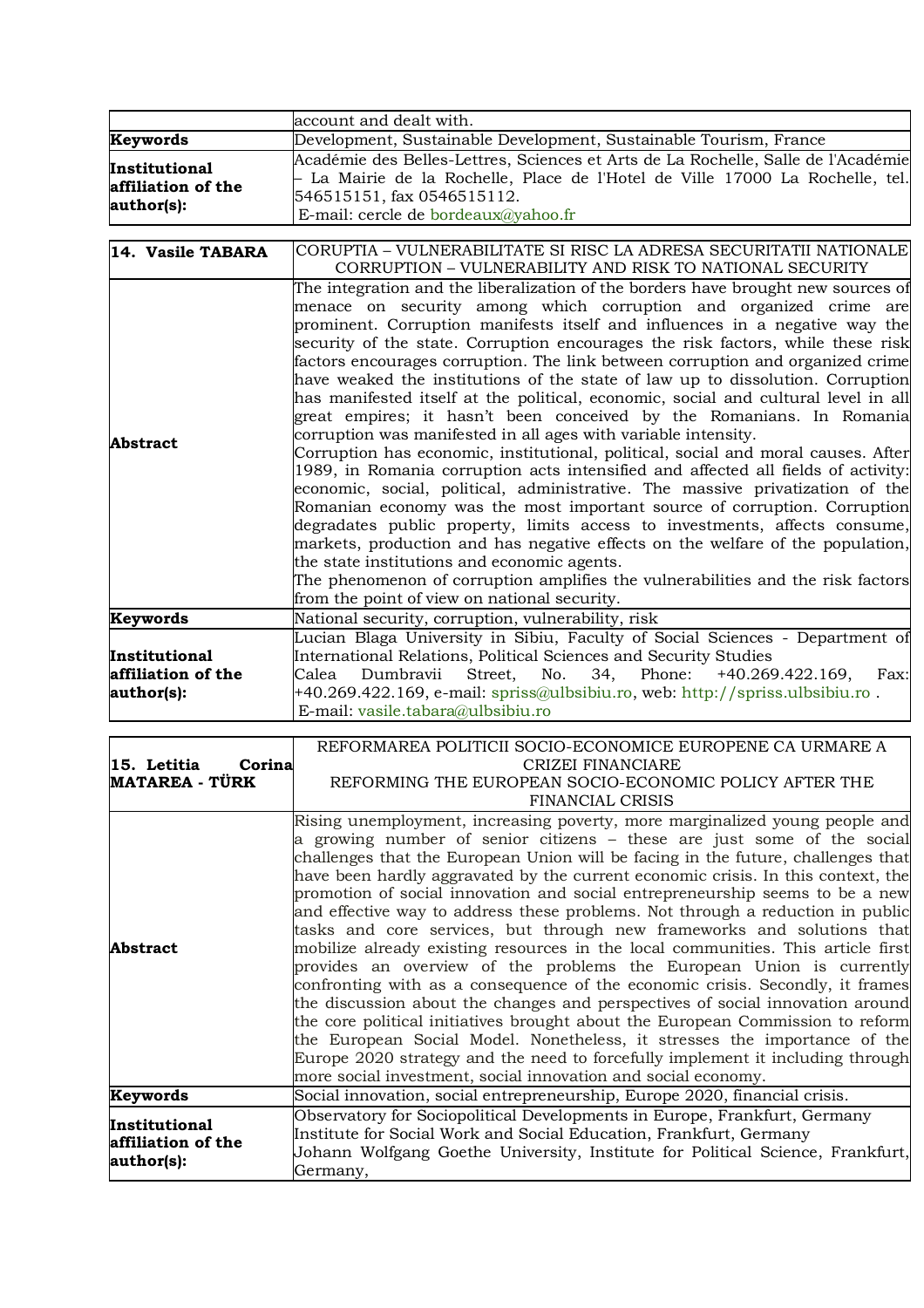| Zeilweg 42, 60439 Frankfurt am Main, Germany, Phone: $+49/$ (0)69 957 89-141, |
|-------------------------------------------------------------------------------|
| Fax: $+49/$ (0)69 957 89-0, Web: http://www.sociopolitical-observatory.eu/en/ |
| $E$ -mail: Letitia.Tuerk@iss-ffm.de                                           |

| 16.                                               | PERSPECTIVE PRIVIND DEZVOLTAREA TURISMULUI ECOLOGIC                                                                                                                                                                                                                                                                                                                                                                                                                                                                                                                                                                                                                                                                                                                                                                                                                                                                                                                                                                                                                                                                                                                                     |
|---------------------------------------------------|-----------------------------------------------------------------------------------------------------------------------------------------------------------------------------------------------------------------------------------------------------------------------------------------------------------------------------------------------------------------------------------------------------------------------------------------------------------------------------------------------------------------------------------------------------------------------------------------------------------------------------------------------------------------------------------------------------------------------------------------------------------------------------------------------------------------------------------------------------------------------------------------------------------------------------------------------------------------------------------------------------------------------------------------------------------------------------------------------------------------------------------------------------------------------------------------|
| Emanuel-Mircea                                    | PERSPECTIVES ON ECOLOGICAL TOURISM DEVELOPMENT                                                                                                                                                                                                                                                                                                                                                                                                                                                                                                                                                                                                                                                                                                                                                                                                                                                                                                                                                                                                                                                                                                                                          |
| <b>VOINA</b>                                      |                                                                                                                                                                                                                                                                                                                                                                                                                                                                                                                                                                                                                                                                                                                                                                                                                                                                                                                                                                                                                                                                                                                                                                                         |
| <b>Mihaela BANCIU</b>                             |                                                                                                                                                                                                                                                                                                                                                                                                                                                                                                                                                                                                                                                                                                                                                                                                                                                                                                                                                                                                                                                                                                                                                                                         |
| <b>Cristina TUDOSIU</b>                           |                                                                                                                                                                                                                                                                                                                                                                                                                                                                                                                                                                                                                                                                                                                                                                                                                                                                                                                                                                                                                                                                                                                                                                                         |
| <b>Abstract</b>                                   | Since the beginning of mankind's existence on Earth, people have depended in a<br>great deal on the surrounding environment for providing their basic but<br>essential means for survival. Even to this day, after thousands of years of social<br>and practical evolution, including forms of government and the industrial and<br>technological innovations, we still rely heavily on the natural environment for<br>obtaining the basic elements needed to build, develop and maintain the<br>functions necessary for the survival of the modern day society.<br>One growing aspect of this modern society is tourism and although the economy<br>of a state is not usually based on this domain, it can widely contribute to the<br>prosperity of a nation and even help develop stronger relations between states,<br>thus helping to obtain not only national but also regional security. But, in order<br>to achieve the best results from this domain, both for the prosperity and the<br>health of the people and of the natural environment, the best way is to promote<br>ecotourism as much as possible, using also sustainable development methods<br>for its development. |
| Keywords                                          | Natural environment, national security, ecotourism, sustainable development.                                                                                                                                                                                                                                                                                                                                                                                                                                                                                                                                                                                                                                                                                                                                                                                                                                                                                                                                                                                                                                                                                                            |
| Institutional<br>affiliation of the<br>author(s): | Lucian Blaga University in Sibiu, Faculty of Social Sciences - Department of<br>International Relations, Political Sciences and Security Studies<br>Calea Dumbravii Street, No. 34, Phone: +40.269.422.169, Fax: +40.269.422.169,<br>e-mail: spriss@ulbsibiu.ro, web: http://spriss.ulbsibiu.ro.<br>$E-$<br>mail: voina_mircea@yahoo.com, mihaela_ella90@yahoo.com,sos_crystynutza@ya                                                                                                                                                                                                                                                                                                                                                                                                                                                                                                                                                                                                                                                                                                                                                                                                   |
|                                                   | hoo.com                                                                                                                                                                                                                                                                                                                                                                                                                                                                                                                                                                                                                                                                                                                                                                                                                                                                                                                                                                                                                                                                                                                                                                                 |

| <b>RECENZII</b>                                   |                                                                                                                                                                                                                                                                                                        |  |  |  |  |
|---------------------------------------------------|--------------------------------------------------------------------------------------------------------------------------------------------------------------------------------------------------------------------------------------------------------------------------------------------------------|--|--|--|--|
| 17. Paul<br><b>BRUSANOWSKI</b>                    | EUGEN STRAUTIU, ETNIE SI CONVIETUIRE INTERETNICA ÎN SUDUL<br>TRANSILVANIEI. EXPERIENTA TARII SECASELOR, EDITURA PRESA<br>UNIVERSITARA CLUJEANA, CLUJ-NAPOCA, 2012                                                                                                                                      |  |  |  |  |
| Institutional<br>affiliation of the<br>author(s): | Lucian Blaga University in Sibiu, Faculty of Social Sciences - Department of<br>International Relations, Political Sciences and Security Studies<br>Calea Dumbravii Street, No. 34, Phone: +40.269.422.169,<br>Fax:<br>$+40.269.422.169$ , e-mail: spriss@ulbsibiu.ro, web: http://spriss.ulbsibiu.ro. |  |  |  |  |
| 18. Corvin LUPU                                   | STEJAREL OLARU, ODA ADUSA TERORISMULUI. ELOGIUL ATACULUI ASUPRA<br>LEGATIEI ROMÂNIEI DIN BERNA (FEBRUARIE 1955), EDITURA POLIROM, IASI,<br>2003                                                                                                                                                        |  |  |  |  |
| Institutional<br>affiliation of the<br>author(s): | Lucian Blaga University in Sibiu, Faculty of Social Sciences - Department of<br>International Relations, Political Sciences and Security Studies<br>Calea Dumbravii Street, No. 34, Phone: +40.269.422.169,<br>Fax:<br>+40.269.422.169, e-mail: spriss@ulbsibiu.ro, web: http://spriss.ulbsibiu.ro.    |  |  |  |  |

| <b>PARTENERIATE</b> |                               |  |  |  |  |
|---------------------|-------------------------------|--|--|--|--|
| $ 19.$ Corvin LUPU  | , VITRALII - LUMINI SI UMBRE. |  |  |  |  |